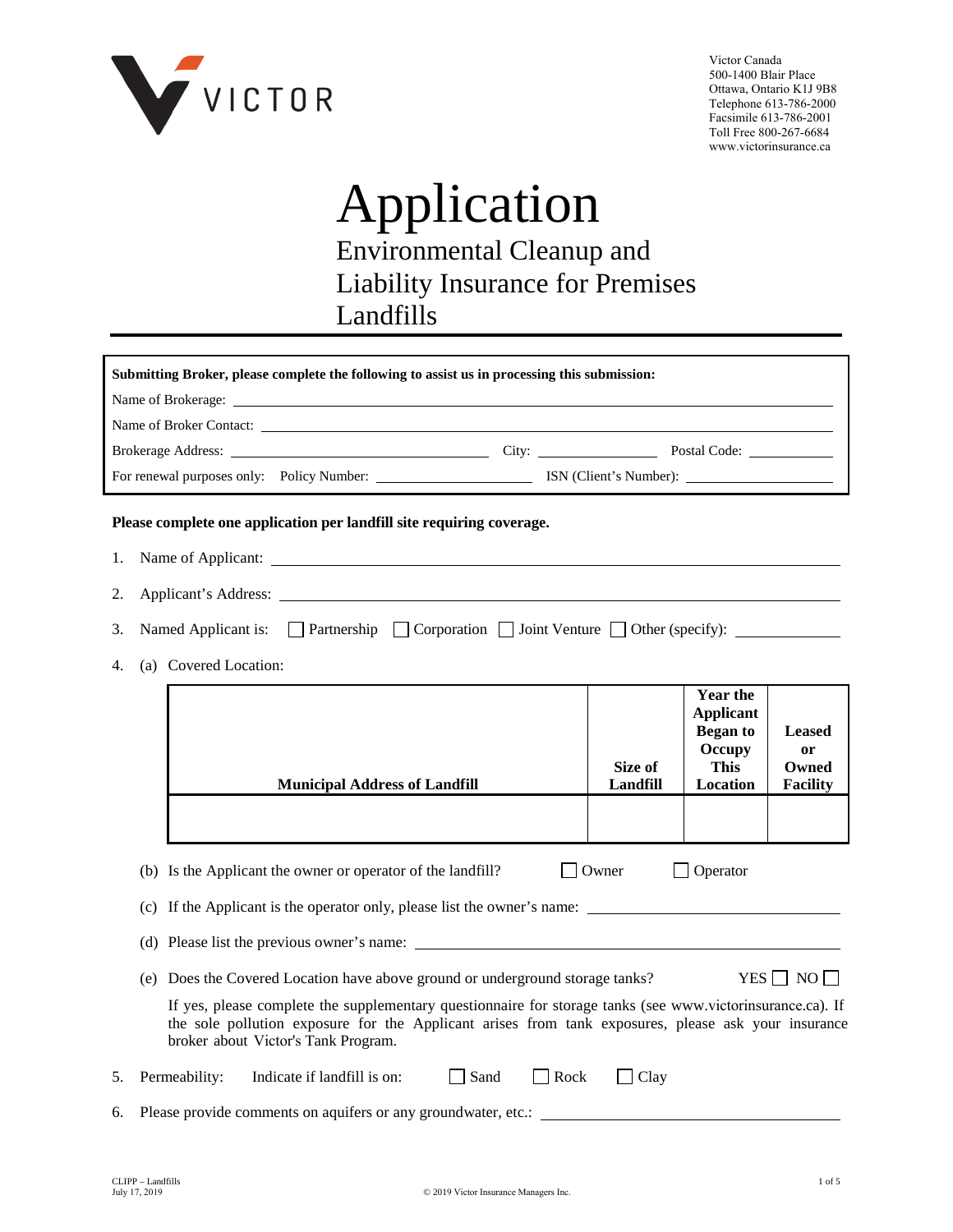7. Have there been any changes in processes at the Covered Location during the past five years that have lessened or increased the risk of a pollution incident?  $YES \Box NO \Box$ 

If yes, please provide details:

- 8. (a) What date did the site first become used as a landfill:
	- (b) Prior to the date above, was the site previously used for waste disposal? YES  $\Box$  NO  $\Box$ If yes, please explain:

#### 9. **Revenues/Gross Operating Budget**

- (a) Who funds the operation of the landfill:
- (b) Estimated revenue (coming year) (**if the landfill is publicly owned and operated, please indicate the gross operating budget**):
- (c) Revenue (or gross operating budget for publicly owned facilities) for last five years:

| Year    |  |  |  |
|---------|--|--|--|
| Revenue |  |  |  |

#### 10. **Third Party Exposures**

Please describe the properties immediately adjacent to the Covered Location:

- (a) Description of property immediately adjacent to the North of the Covered Location:
- (b) Description of property immediately adjacent to the South of the Covered Location:
- (c) Description of property immediately adjacent to the East of the Covered Location:
- (d) Description of property immediately adjacent to the West of the Covered Location:
- (e) Is the Covered Location adjacent to another open or closed waste disposal site? YES  $\Box$  NO  $\Box$

(f) Please indicate the distance from any lake, river or other body of water:

(g) Please indicate the distance of the nearest residence to the route of trucks that deliver to the landfill:

### 11. **Inspections/Environmental Risk Management of Covered Location**

- (a) Inspection contact (please provide the name and telephone number of the inspection contact):
- (b) During the last 10 years, has the Applicant or a third party conducted an environmental audit or survey of the Applicant's Covered Location or operations? YES  $\Box$  NO

If yes, please indicate: Date survey completed:

Survey completed by:

Please provide a copy of the survey.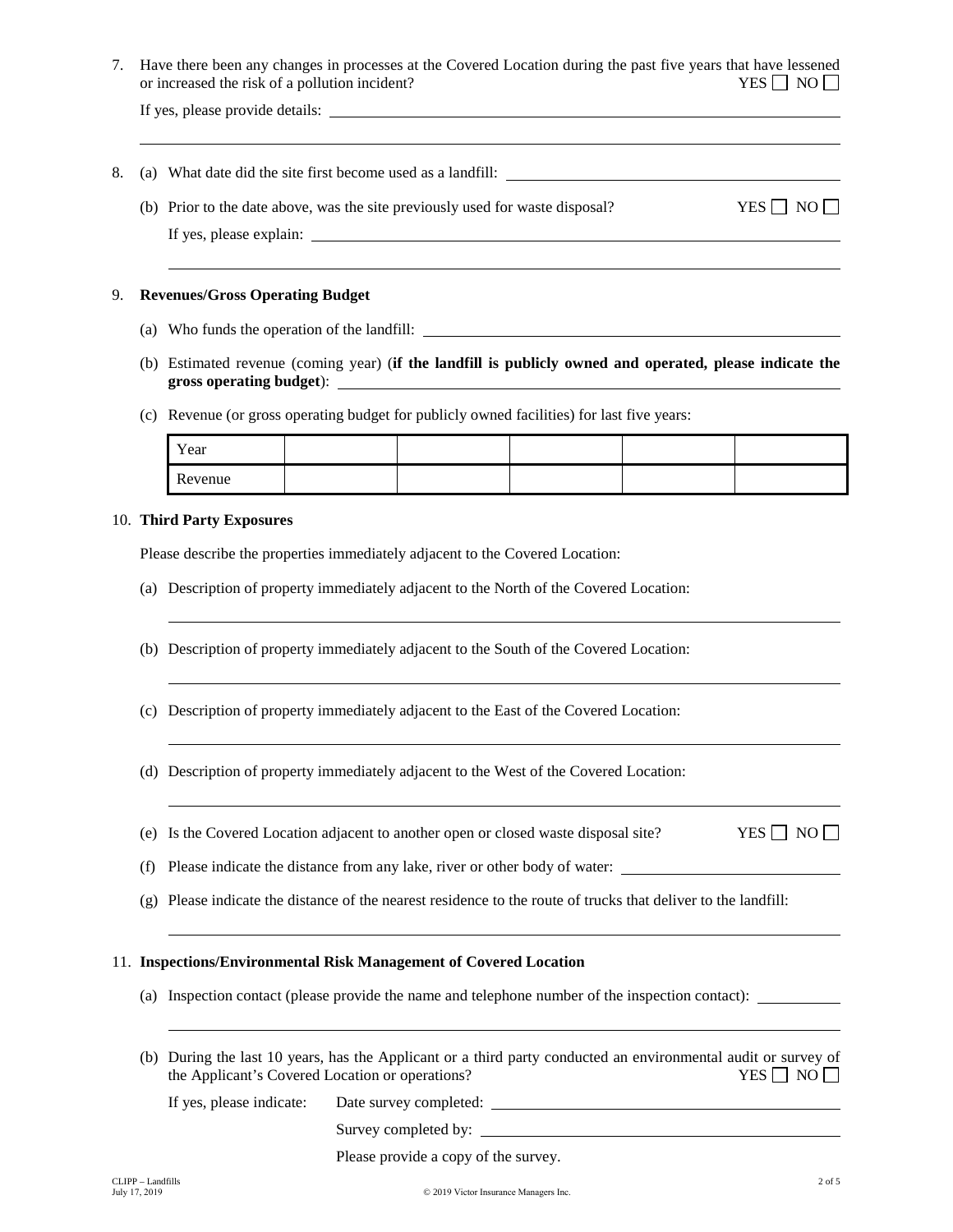|     | (c) Does the Applicant have an up-to-date "Landfill Operations Manual"?<br>If yes, is it followed?                                                                                                                        | $YES \Box NO \Box$<br>$YES \Box NO \Box$ |  |
|-----|---------------------------------------------------------------------------------------------------------------------------------------------------------------------------------------------------------------------------|------------------------------------------|--|
|     | (d) If a "Landfill Operations Manual" exists, does it conform to federal/provincial/municipal legislation or<br>regulations?                                                                                              | $YES \Box NO \Box$                       |  |
|     | If yes, please describe their duties and to whom they report:                                                                                                                                                             |                                          |  |
|     | (e) Are there groundwater monitoring wells located at the landfill?                                                                                                                                                       | YES $\Box$ NO $\Box$                     |  |
|     | If yes, does the monitoring program include testing for "organics"?                                                                                                                                                       | YES $\Box$ NO $\Box$                     |  |
| (f) | Is there a leachate collection and detection system on the site?                                                                                                                                                          | $YES \Box NO \Box$                       |  |
|     | (g) Have any clay liners or plastic membranes been installed at the site?                                                                                                                                                 | $YES \Box NO \Box$                       |  |
|     | If yes, please indicate:                                                                                                                                                                                                  |                                          |  |
|     |                                                                                                                                                                                                                           |                                          |  |
|     | (h) Please identify any recommendations made by a surveyor or by a government or engineering authority that<br>remain outstanding:                                                                                        |                                          |  |
| (i) | Are there any statutes, standards, or other city, provincial or federal regulations relating to the protection of<br>the environment which apply to any location with which the Applicant cannot at present comply?       | $YES \Box NO \Box$                       |  |
|     |                                                                                                                                                                                                                           |                                          |  |
|     | 12. Claims History                                                                                                                                                                                                        |                                          |  |
|     | (a) Has the Applicant during the last five years been prosecuted for contravention of any standard or law<br>relating to the release from any Covered Location of a substance into sewers, rivers, sea, air or onto land? |                                          |  |
|     | If yes, please provide details:                                                                                                                                                                                           | $YES \Box NO \Box$                       |  |
|     |                                                                                                                                                                                                                           |                                          |  |
|     | (b) Has the Applicant had any pollution claims during the last five years?                                                                                                                                                | YES $\Box$ NO $\Box$                     |  |
| (c) | Is the Applicant aware of any fact, circumstance or situation which could result in a claim being made<br>against the Applicant or any other person/entity for whom coverage is being sought?                             | $YES \Box NO \Box$                       |  |
|     | If yes, please provide details:                                                                                                                                                                                           |                                          |  |
| (d) | Do you have any information that would indicate that a contaminated plume is in contact with groundwater<br>or that leachate migration conditions exist at or on the site?                                                | $YES \Box NO \Box$                       |  |
|     |                                                                                                                                                                                                                           |                                          |  |
| (e) | Have there been any complaints, disputes or hearings during the past five years in connection with the<br>presence of the landfill?                                                                                       | $YES \Box NO \Box$                       |  |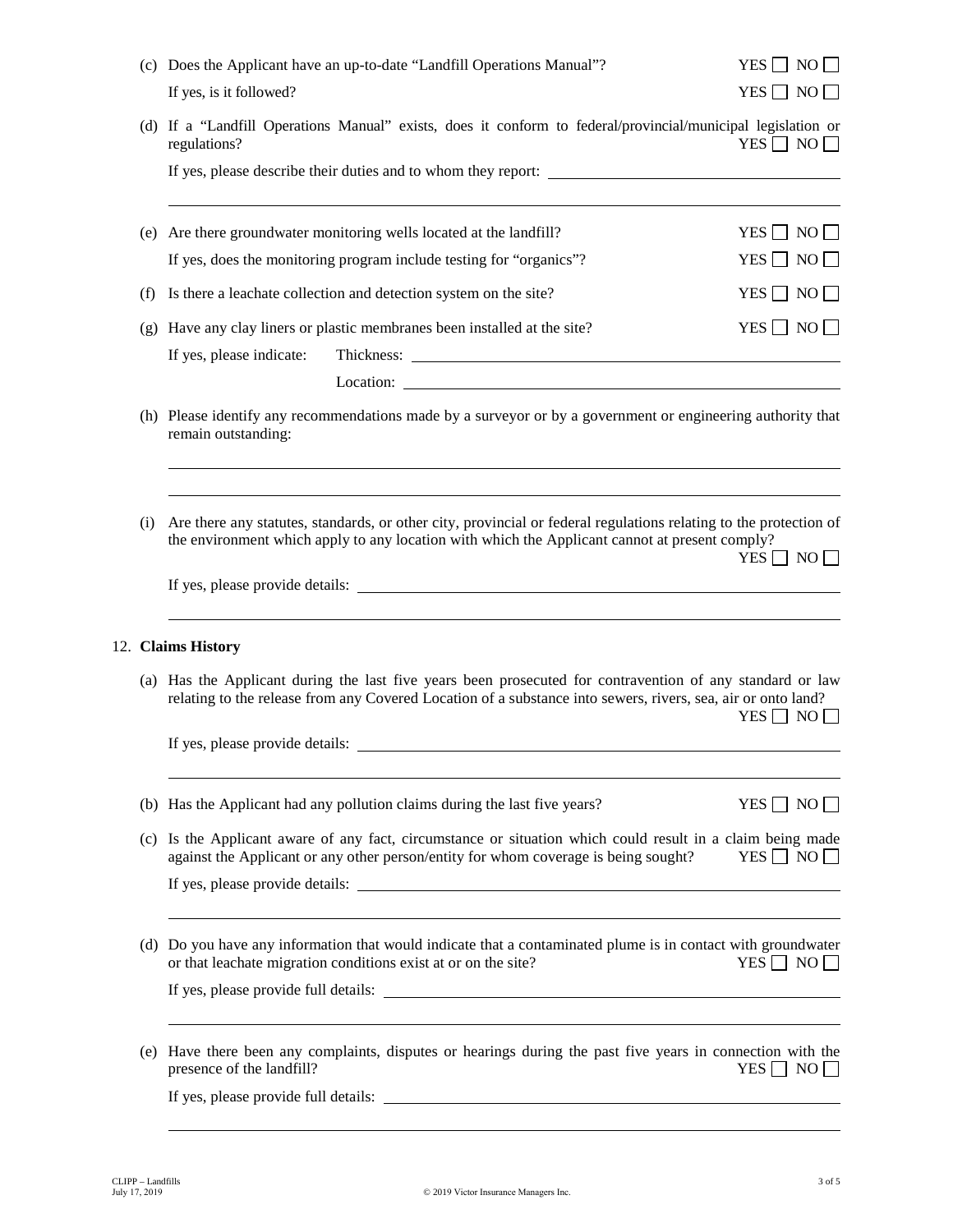(f) Has any leachate been detected in wells on adjacent property? YES  $\Box$  NO  $\Box$ 

## 13. **In-force and Upcoming Environmental Coverage**

*(Only complete this section if this is a new business Applicant to Victor.)*

(a) Please confirm if the Applicant currently has environmental coverage on a gradual basis or sudden and accidental basis:

| Current<br><b>Environmental</b><br><b>Insurance Carrier</b> | <b>Period of Coverage and</b><br><b>Type of Coverage</b><br>$(G = Gradual, S&A =$<br><b>Sudden and Accidental</b> ) | <b>Policy Limit</b><br>(also indicate<br>any sublimits) | <b>Deductible</b> | Premium |
|-------------------------------------------------------------|---------------------------------------------------------------------------------------------------------------------|---------------------------------------------------------|-------------------|---------|
|                                                             | Period:<br>Type of coverage:                                                                                        |                                                         |                   |         |

(b) Please select the level of coverage required:  $\Box$  Gradual Pollution Conditions

 $\Box$  Sudden Pollution Events only (120 hours detection and reporting)

Sudden Pollution Events only (240 hours detection and reporting)

(c) Does the Applicant require environmental impairment liability coverage for any off-premises operational exposures?  $YES \Box NO \Box$ 

|                  |  |  | If yes, please provide a description of the Applicant's off-premises operations as well as the anticipated |  |  |
|------------------|--|--|------------------------------------------------------------------------------------------------------------|--|--|
| annual receipts: |  |  |                                                                                                            |  |  |

Please note that, if accepted, coverage for off-premises operational exposures will be provided by a separate contractor's pollution policy.

(d) Has any insurance company denied, cancelled or non-renewed environmental impairment liability coverage to the Applicant? YES  $\Box$  NO  $\Box$ 

If yes, please provide details:

(e) What are the limits and deductible required for the upcoming policy term?

| Limits required:               |                                       |                                |
|--------------------------------|---------------------------------------|--------------------------------|
| $\Box$ \$500,000/\$1,000,000   | $\Box$ \$1,000,000/\$1,000,000        | $\Box$ \$5,000,000/\$5,000,000 |
| $\Box$ \$1,000,000/\$2,000,000 | $\Box$ \$2,000,000/\$2,000,000        | Other:                         |
| Deductible required:           |                                       |                                |
| $\Box$ \$5,000<br>1\$10,000    | $\Box$ \$50,000<br>$\frac{$25,000}{}$ | $\Box$ \$100,000               |

# **APPLICANT'S CONSENT TO THE TRANSMISSION OF THE INFORMATION CONTAINED IN THE APPLICATION FORM**

I hereby acknowledge that the information collected in the Application form is acquired by my insurance broker to be transmitted to Victor Insurance Managers Inc. ("Victor") for the sole purpose of obtaining an insurance policy, and will be kept confidential.